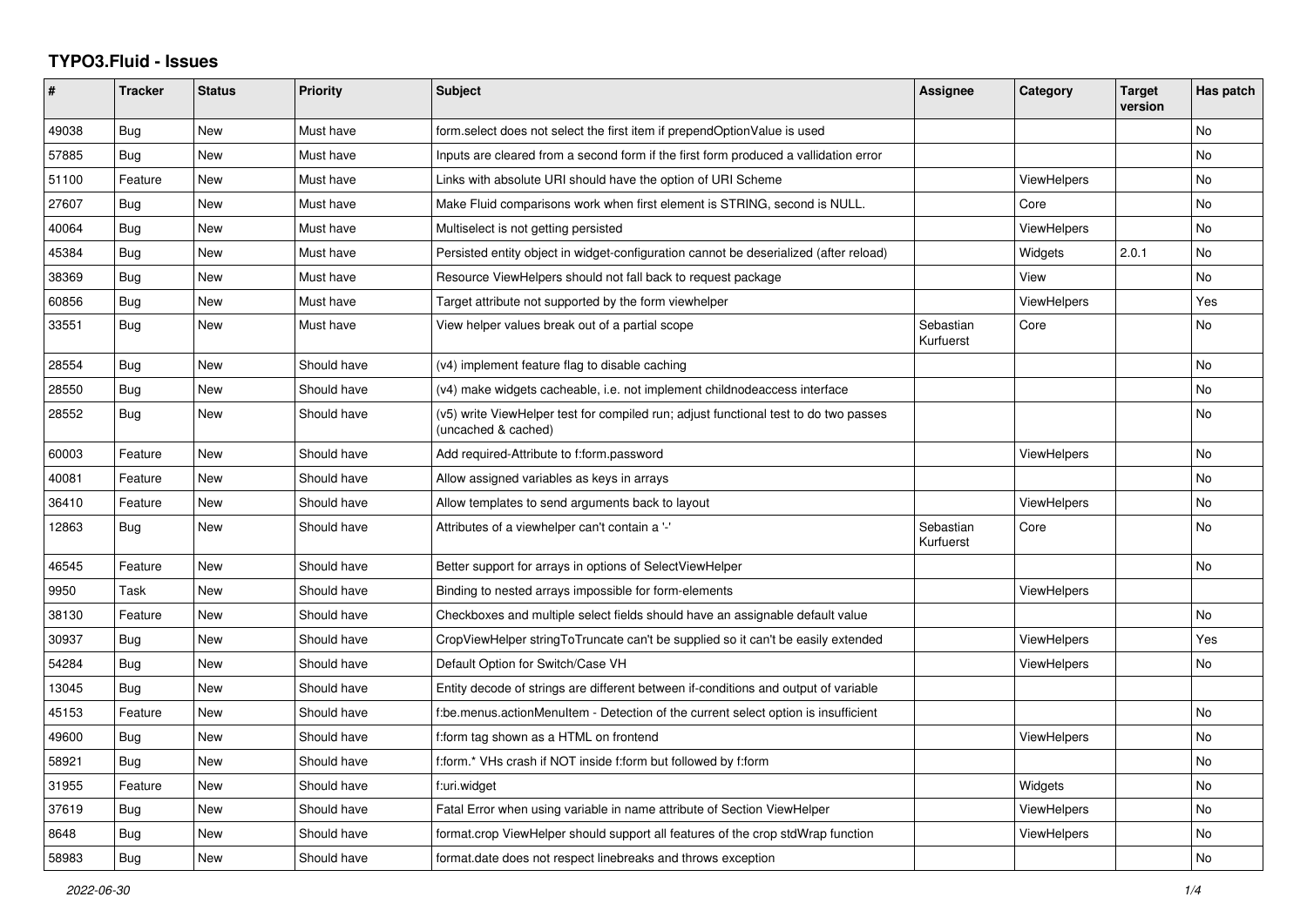| #     | <b>Tracker</b> | <b>Status</b> | <b>Priority</b> | <b>Subject</b>                                                                                         | <b>Assignee</b>       | Category    | <b>Target</b><br>version | Has patch |
|-------|----------------|---------------|-----------------|--------------------------------------------------------------------------------------------------------|-----------------------|-------------|--------------------------|-----------|
| 47669 | Task           | New           | Should have     | FormViewHelper does not define the default request method                                              |                       |             |                          | <b>No</b> |
| 45394 | Task           | New           | Should have     | Forwardport Unit test for standalone view                                                              |                       | View        |                          | No        |
| 32035 | Task           | New           | Should have     | Improve fluid error messages                                                                           |                       | Core        |                          | Yes       |
| 4704  | Feature        | <b>New</b>    | Should have     | Improve parsing exception messages                                                                     |                       | Core        |                          |           |
| 28553 | Bug            | New           | Should have     | improve XHProf test setup                                                                              |                       |             |                          | No        |
| 56237 | Task           | New           | Should have     | in-line (Condition) ViewHelpers should not evaluate on parsing                                         |                       |             |                          | No        |
| 37095 | Feature        | New           | Should have     | It should be possible to set a different template on a Fluid TemplateView inside an<br>action          | Christopher<br>Hlubek |             |                          | No        |
| 28549 | Bug            | New           | Should have     | make widgets cacheable, i.e. not implement childnodeaccess interface                                   |                       |             |                          | No        |
| 42397 | Feature        | New           | Should have     | Missing viewhelper for general links                                                                   |                       |             |                          | No        |
| 60271 | Feature        | New           | Should have     | Paginate viewhelper, should also support arrays                                                        |                       |             |                          | No        |
| 36655 | Bug            | New           | Should have     | <b>Pagination Links</b>                                                                                |                       | Widgets     |                          | No        |
| 39936 | Feature        | New           | Should have     | registerTagAttribute should handle default values                                                      |                       | ViewHelpers |                          | No        |
| 42743 | Task           | New           | Should have     | Remove inline style for hidden form fields                                                             |                       |             |                          | No        |
| 43071 | Task           | New           | Should have     | Remove TOKENS for adding fallback teplates in B                                                        |                       |             |                          | No        |
| 43072 | Task           | New           | Should have     | Remove TOKENS for adding templates fallback in Backporter                                              |                       | View        |                          | No        |
| 54195 | Task           | <b>New</b>    | Should have     | Rename and move FormViewHelper's errorClass value, currently 'f3-form-error'                           | Adrian Föder          | ViewHelpers |                          | No        |
| 33215 | Feature        | New           | Should have     | RFC: Dynamic values in ObjectAccess paths                                                              |                       |             |                          | No        |
| 39990 | Bug            | New           | Should have     | Same form twice in one template: hidden fields for empty values are only rendered<br>once              |                       | Core        |                          | No        |
| 9514  | Feature        | <b>New</b>    | Should have     | Support explicit Array Arguments for ViewHelpers                                                       |                       |             |                          |           |
| 52591 | Bug            | New           | Should have     | The Pagination Widget broken for joined objects                                                        |                       |             |                          | No        |
| 10911 | Task           | New           | Should have     | Tx_Fluid_ViewHelpers_Form_AbstractFormViewHelper->renderHiddenIdentityField<br>should be more reliable |                       | ViewHelpers |                          | No        |
| 3481  | Bug            | <b>New</b>    | Should have     | Use ViewHelperVariableContainer in PostParseFacet                                                      |                       | Core        |                          | No        |
| 51277 | Feature        | New           | Should have     | ViewHelper context should be aware of actual file occurrence                                           |                       |             |                          | No        |
| 52419 | Bug            | New           | Should have     | Wrong PHPDocs notation for default value inline f:translate viewhelper                                 |                       |             | 2.0                      | <b>No</b> |
| 48355 | Feature        | New           | Could have      | Assign output of viewhelper to template variable for further processing.                               |                       |             |                          |           |
| 60181 | Feature        | New           | Could have      | Caching mechanism for Fluid Views/Templates                                                            |                       | View        |                          | No        |
| 7608  | Feature        | New           | Could have      | Configurable shorthand/object accessor delimiters                                                      |                       | Core        |                          | Yes       |
| 3725  | Feature        | New           | Could have      | CSS Engine                                                                                             | Christian Müller      | ViewHelpers |                          | No        |
| 1907  | Feature        | New           | Could have      | Default values for view helpers based on context                                                       |                       | Core        |                          |           |
| 62346 | Feature        | New           | Could have      | f:comment should have high precende                                                                    |                       | Core        | 3.x                      | No        |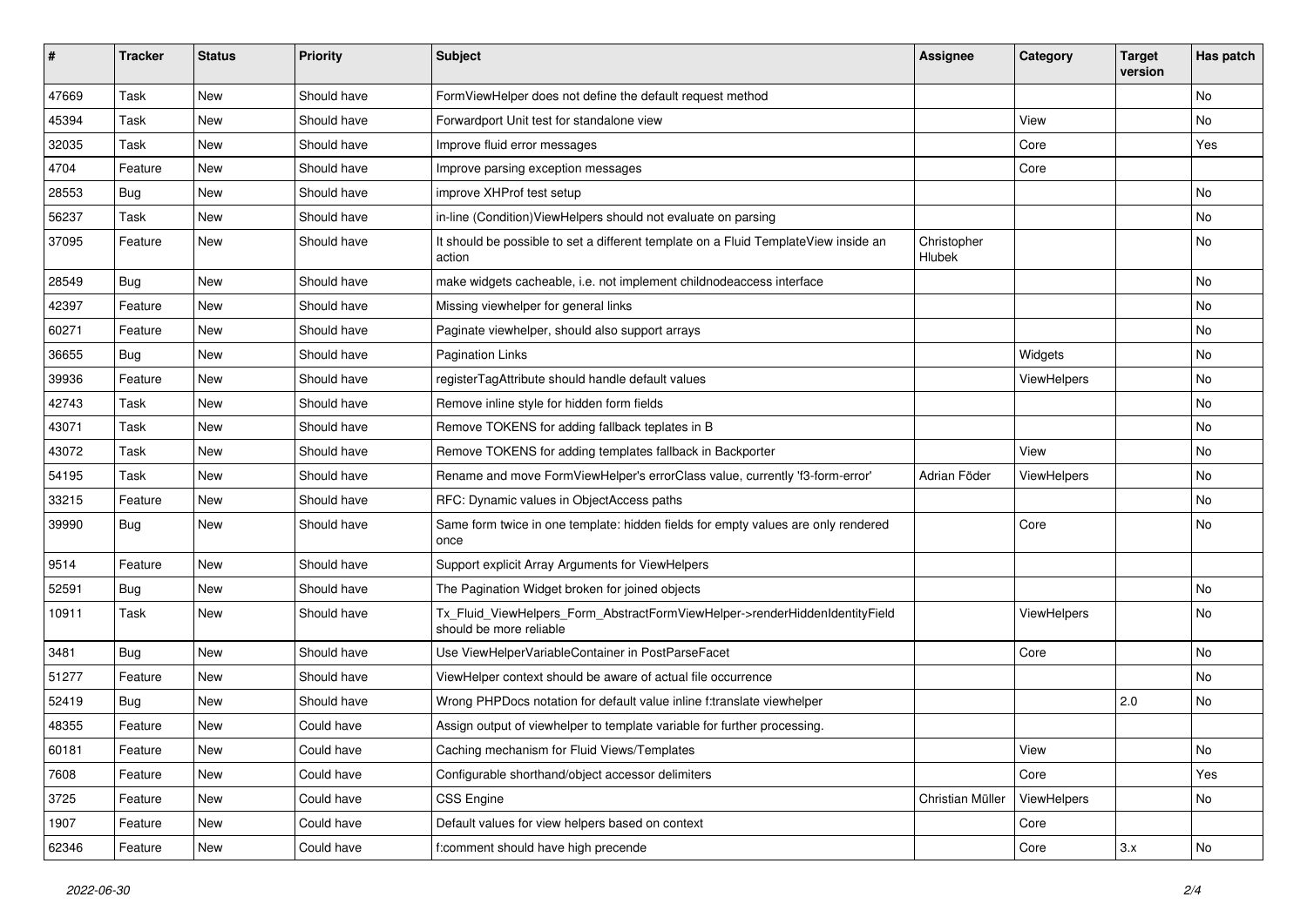| #     | <b>Tracker</b> | <b>Status</b>       | <b>Priority</b>      | Subject                                                                                              | <b>Assignee</b>             | Category    | <b>Target</b><br>version | Has patch      |
|-------|----------------|---------------------|----------------------|------------------------------------------------------------------------------------------------------|-----------------------------|-------------|--------------------------|----------------|
| 10472 | Feature        | New                 | Could have           | Fluid Standalone distribution                                                                        |                             | Core        |                          | No             |
| 30555 | Feature        | New                 | Could have           | Make TagBuilder more extensible                                                                      |                             | Core        |                          | No             |
| 36559 | Feature        | New                 | Could have           | New widget progress bar                                                                              |                             |             |                          | Yes            |
| 34309 | Task           | New                 | Could have           | Unknown ViewHelpers cause exception - should be handled more graceful                                |                             | ViewHelpers |                          | No             |
| 26664 | Task           | New                 | Won't have this time | Clean up Form ViewHelpers                                                                            |                             | ViewHelpers |                          | No             |
| 26658 | Task           | New                 | Won't have this time | Make Form ViewHelpers consistent                                                                     |                             | ViewHelpers |                          | No             |
| 28551 | Bug            | Accepted            | Should have          | (v4) backport VHTest                                                                                 | Sebastian<br>Kurfuerst      |             |                          | No             |
| 5933  | Feature        | Accepted            | Should have          | Optional section rendering                                                                           | Sebastian<br>Kurfuerst      | ViewHelpers |                          | No             |
| 9005  | Feature        | Accepted            | Could have           | Fluid Template Analyzer (FTA)                                                                        | Sebastian<br>Kurfuerst      |             |                          |                |
| 33628 | <b>Bug</b>     | Needs<br>Feedback   | Must have            | Multicheckboxes (multiselect) for Collections don't work                                             | Christian Müller            | ViewHelpers |                          | No             |
| 3291  | Feature        | Needs<br>Feedback   | Should have          | Cacheable viewhelpers                                                                                |                             |             |                          | N <sub>o</sub> |
| 36662 | Bug            | Needs<br>Feedback   | Should have          | Checked state isn't always correct when property is collection                                       | Kevin Ulrich<br>Moschallski | ViewHelpers | 1.1.1                    | No             |
| 45345 | Feature        | Needs<br>Feedback   | Should have          | Easy to use comments for fluid that won't show in output                                             |                             |             |                          |                |
| 46289 | Bug            | Needs<br>Feedback   | Should have          | Enable Escaping Interceptor in XML request format                                                    |                             | View        | 2.0.1                    | No             |
| 58862 | Bug            | Needs<br>Feedback   | Should have          | FormViewHelper doesn't accept NULL as value for \$arguments                                          | Bastian<br>Waidelich        | ViewHelpers |                          | Yes            |
| 8491  | Task           | Needs<br>Feedback   | Should have          | link.action and uri.action differ in absolute argument                                               | Karsten<br>Dambekalns       | ViewHelpers |                          | No             |
| 33394 | Feature        | Needs<br>Feedback   | Should have          | Logical expression parser for BooleanNode                                                            | <b>Tobias Liebig</b>        | Core        |                          | No             |
| 46091 | Task           | Needs<br>Feedback   | Should have          | Show source file name and position on exceptions during parsing                                      |                             |             |                          | No             |
| 8989  | Feature        | Needs<br>Feedback   | Could have           | Search path for fluid template files                                                                 |                             | View        |                          | <b>No</b>      |
| 51239 | Bug            | <b>Under Review</b> | Must have            | AbstractViewHelper use incorrect method signature for "\$this->systemLogger->log()"                  | Adrian Föder                | Core        |                          | Yes            |
| 5636  | Task           | <b>Under Review</b> | Must have            | Form_RadioViewHelper and CheckBoxViewHelper miss check for existing object<br>before it is accessed. |                             |             |                          | No             |
| 59057 | Bug            | <b>Under Review</b> | Must have            | Hidden empty value fields shoud be disabled when related field is disabled                           | Bastian<br>Waidelich        | ViewHelpers |                          | No             |
| 46257 | Feature        | <b>Under Review</b> | Should have          | Add escape sequence support for Fluid                                                                |                             | Core        |                          | No             |